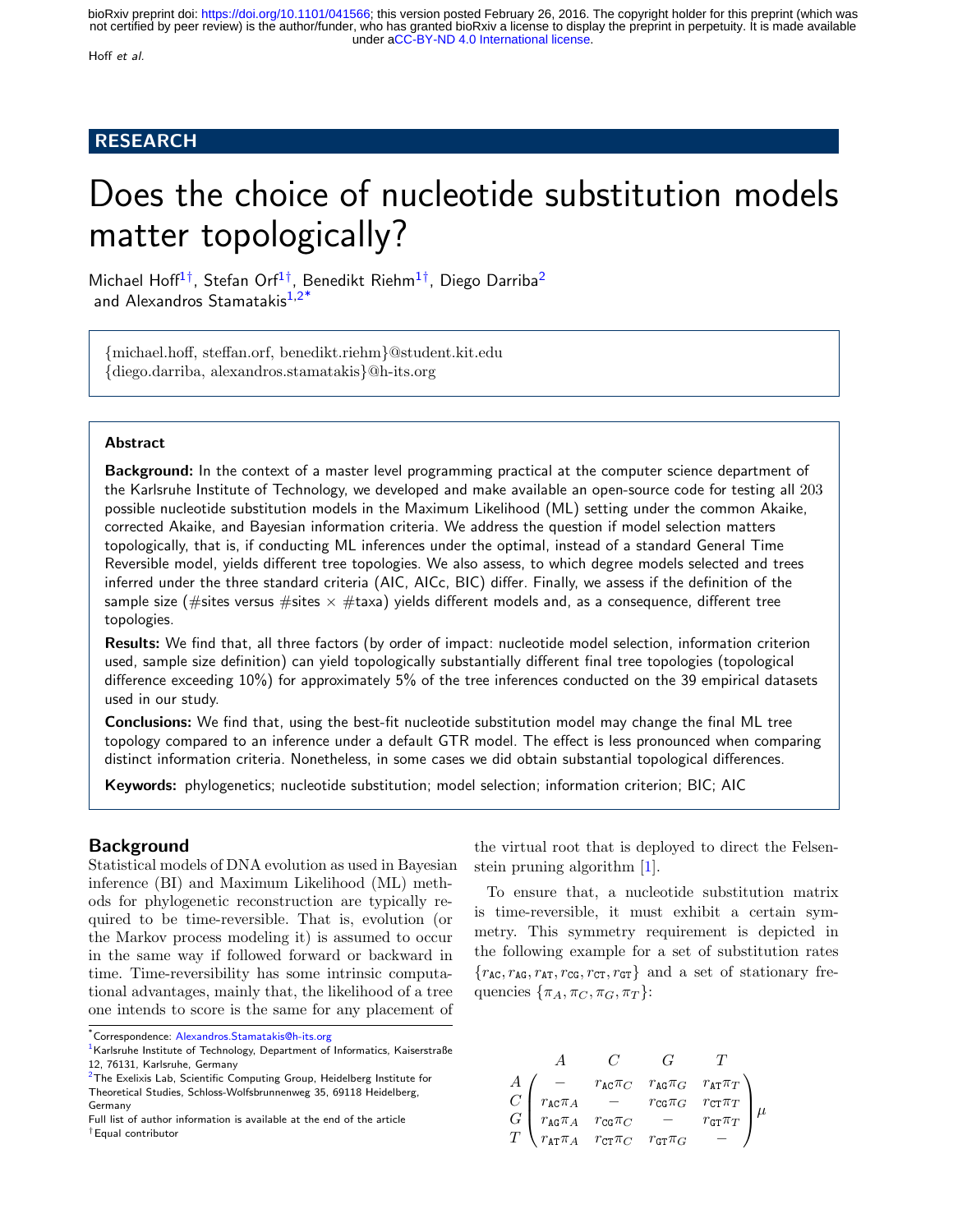As implied by the above representation the rates  $r_{XY}$ in the upper and lower diagonal part of this matrix

must be symmetrical. Therefore, there can be at most 6 distinct, independent rates. Because rates in such a matrix are relative rates, one rate (typically  $r_{GT}$ ) is set to 1.0 by default such that there are at most 5 free parameters that can be estimated via ML optimization or sampled with MCMC methods for BI. A time-reversible DNA substitution matrix can have between 1 up to 6 distinct rates. Note that, we further differentiate between substitution models with identical base frequencies (i.e.,  $\pi_A = ... \pi_t = 0.25$ ) or distinct base frequencies. Distinct base frequencies can be either be obtained by using empirical base frequencies or via direct sampling (BI) or ML inference of the base frequencies. Nonetheless, here we mainly focus on models as defined by substitution rates and not base frequencies. If all 6 rates and all base frequencies are identical we obtain the Jukes-Cantor (JC [\[2\]](#page-10-4)) model and if all 6 rates are independent, we obtain the General Time-Reversible (GTR [\[3\]](#page-10-5)) model.

Evidently, there is a large number of possible timereversible models situated between the JC and GTR model. We can essentially consider all possible combinations of dependencies between the 6 substitution rates. In the literature, only a subset of these has been explicitly described and named, for instance the HKY85 model [\[4\]](#page-10-6). We are aware of two papers and respective implementations that consider all possible time-reversible nucleotide models and intend to select the best-fitting one among these 203 substitution matrices.

The first paper that addressed the problem used Bayesian statistics and MCMC methods to sample among all possible substitution matrices proportional to their posterior probability [\[5\]](#page-10-7). The method for integrating over all substitution models is available in MrBayes version 3.2 [\[6\]](#page-10-8) via the command lset nst=mixed.

Another code that allows for testing all possible substitution matrices in a ML framework based on the AIC (Akaike Information Criterion), AICc (corrected AIC) BIC (Bayesian Information Criterion), and DT (Decision Theory) criteria is jModelTest 2 [\[7\]](#page-10-9). However, jModelTest relies on PHYML [\[8\]](#page-10-10) to calculate likelihood scores for a given substitution model and tree. PHYML is relatively slow compared to RaxML (v. 8.1.7 [\[9\]](#page-10-11)) and the Phylogenetic Likelihood Library (PLL [\[10\]](#page-10-12)) that relies on the same phylogenetic likelihood kernel implementation as RaxML. For instance, optimizing the model parameters and branch lengths on a fixed tree with 354 ITS sequences [\[11\]](#page-10-13) using a GTR model with Γ-distributed rate heterogeneity among sites [\[12\]](#page-10-14) and 4 discrete rate categories requires 11 seconds with RaxML and 110 seconds with PHYML.

Here, we present and make available a fast implementation of a ML-based model testing tool for all possible time-reversible DNA substitution models. It was developed by three students within the context of a programming practical at the Master level in the computer science department of the Karlsruhe Institute of Technology. The educational aspects of this project are discussed in the on-line supplement.

The effect of different selection criteria and substitution models on ML-based phylogenetic analyses has already been discussed before. Darriba et al. [\[7\]](#page-10-9) evaluated the accuracy of distinct model selection criteria with respect to recovering the *true* generating model parameters (e.g., substitution rates, proportion of invariant sites, or the  $\alpha$  shape parameter of the  $\Gamma$  distribution) under simulation, using 40, 000 synthetic alignments under a wide range of model parameters.

Ripplinger and Sullivan [\[13\]](#page-10-15) evaluated the influence of model choice on empirical tree topologies as determined by using the hierarchical Likelihood Ratio Test (hLRT [\[14\]](#page-10-16)), the AICc and BIC criteria, as well as DT. In their tests, the selection criteria at hand, often returned different best-fit models. These different bestfit models then also induced distinct ML trees. Ripplinger and Sullivan exclusively focused on selecting named models in their study, that is, they did not select among all possible 203 substitution models. They did, however, also investigate the impact of model selection on bootstrap support values. Note that, this was not feasible in our study because of the limited amount of time and credits available to the students for completing the programming practical.

Nonetheless, our work fills the gap by the two aforementioned papers [\[7,](#page-10-9) [13\]](#page-10-15) since we study the impact of selecting among all possible 203 substitution models on ML-based tree inferences on empirical datasets compared to tree inferences conducted under a default GTR+Γ model.

Initially, we present two algorithms for generating all possible substitution models. Thereafter, we discuss the sequential and parallel implementation using the PLL. Subsequently, we present a set of experiments on empirical datasets to answer the following question: Does model selection really matter with respect to its impact on the shape of the final tree topology? Posada and Buckley discussed the potential impact of the sample size on AICc and BIC criteria [\[15\]](#page-10-17). We also assess if different possible definitions of the sample size as used for calculating information criteria influence the model that will be selected. In addition, we conduct a small simulation study to verify that our tool works correctly. We conclude with speedup data for the parallel implementation of our tool.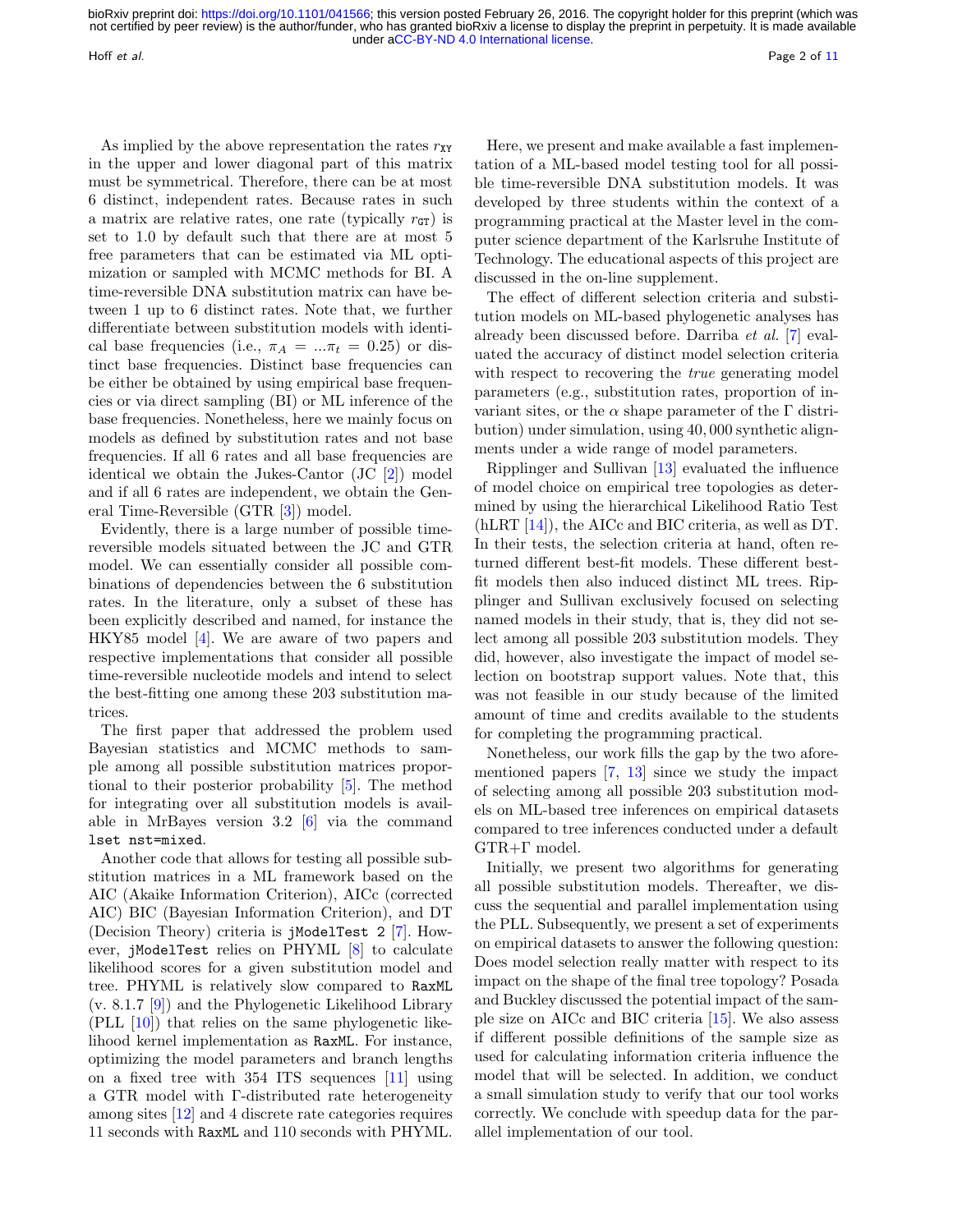# Algorithms

The model test needs to calculate the ML score for every possible time-reversible nucleotide substitution model. A full list of all possible models was already available [\[5\]](#page-10-7). Nonetheless, part of the programming task was to design algorithms for generating them.

In the following, we first provide some background information and notation and then describe our two algorithms for generating all time-reversible nucleotide substitution models.

#### Notation, Terminology & Properties

In analogy to [\[5\]](#page-10-7) we encode a substitution model as a string of six digits over  $\Sigma_6 := \{1, 2, 3, 4, 5, 6\}$ . For example the string 111333 describes a substitution model with the following constraints:  $r_{AC} = r_{AC} = r_{AT}$ and  $r_{\text{CG}} = r_{\text{CT}} = r_{\text{GT}}$ . Note that, the PLL [\[10\]](#page-10-12) offers a similar format for specifying time-reversible nucleotide substitution models. The only difference is that it uses the alphabet  $\{0, 1, 2, 3, 4, 5\}.$ 

In this string notation, the GTR model is denoted by 123456, that is, all rates are different and independent from each other. The HKY85 model is denoted by 121121. Here, we constrain  $r_{AC} = r_{AT} = r_{CG} = r_{GT}$ and  $r_{AG} = r_{CT}$ .

We call a model a  $k-model$ , if it has exactly k distinct substitution rates. Hence, the parameter  $k$  characterizes the degree of freedom of a model. We further define  $\Sigma_k \coloneqq \{1, 2, \ldots, k\}$  as the alphabet of all digits with value  $\leq k$ .

While two distinct models over  $\Sigma_6$  can consist of different digits/characters, they can specify exactly the same constraints. For example, 121121 and 212212 are semantically identical since they have the same degree of freedom and identical rate dependencies. We call such models redundant.

To avoid generating redundant models we introduce a normalization property, which holds only for one, unique model in a set of semantically identical models. A model string  $s = s_1 s_2 s_3 s_4 s_5 s_6$  (e.g., 123456 induces  $s_1 = 1, s_2 = 2, \ldots$ ) with digits  $s_i \in \Sigma_6$  is normalized, if and only if, for each first occurrence of a value  $s_i$ in s the following holds:  $\{s_1, s_2, \ldots, s_{i-1}\} = \Sigma_{s_i-1}.$ For example, the first occurrence of digit 3 in a model requires the prefix, excluding the current digit, to consist of exactly two digits: 1 and 2. The models 123111, 122132, 123456 fulfill this constraint and the models 311111, 113111, 124356 do not. The semantically equivalent, normalized models 122222, 112111, 123456 for the unnormalized ones in our example can be obtained by consistently replacing characters from left to right. As a consequence of the above definition, a normalized k−model therefore only comprises characters in  $\Sigma_k$ .

We further define the  $k-prefix$  of a  $k$ -model m, as the shortest prefix of  $m$  that contains all characters in  $\Sigma_k$  at least once. This part of the string is denoted by underlining the respective characters. For example, the 4-model  $124311$  has the 4-prefix 1243, as any shorter prefix, say 124, does not yield all characters in  $\Sigma_4 = \{1, 2, 3, 4\}.$ 

In the following, we first present a brute-force algorithm and then a more elegant constructive algorithm for generating all model strings.

#### Brute Force Approach

Our brute-force implementation initially enumerates all possible strings of length 6 for the alphabet  $\Sigma_6 =$  $\{1, 2, 3, 4, 5, 6\}$ . The enumeration is done by counting from 111111 to 666666 in the base-6 numerical system, except that the digits are in the range  $1 \dots 6$  instead of 0... 5. In total, this yields  $6^6 = 46656$  strings out of which only 203 are non-redundant.

To ensure that the algorithm only returns normalized model strings, we normalize every enumerated string and subsequently filter out redundant models.

The normalization re-maps the digits of the model string such that the normalization property holds. In the model string, every constraint is represented by a unique digit. The transformation now chooses new digits for each constraint. These digits are assigned incrementally starting with 1. For this, the algorithm identifies the constraints of the model string by traversing it from left to right. To properly order the constraints, they are ordered by the index of their corresponding leftmost digit.

The first occurrence of each normalized string encountered in the enumeration of all strings is then added to a final model list. We discard normalized model strings that have already been included in this list. When all strings have been enumerated, normalized, and added to the final model list, the list contains all 203 non-redundant model strings.

Note that, a normalized string always begins with 1, the second digit can only be 1 or 2 etc. We use this observation to optimize the brute force enumeration algorithm. For this, we only place characters in the set  $\{1, \ldots, n\}$  at the *n*th position of the string. This prevents the algorithm from enumerating a large number of non-normalized strings. With this modification, only  $1*2*3*4*5*6 = 720$  strings are enumerated. This generates only 1.5% of the strings the naive brute-force approach enumerates and yields only  $720 - 203 = 517$ redundant models.

## Inductive Algorithm

Our inductive algorithm uses the set of all  $k$ -models to construct all possible  $(k + 1)$ –models. The algorithm starts with the single 1−model 111111 (the JC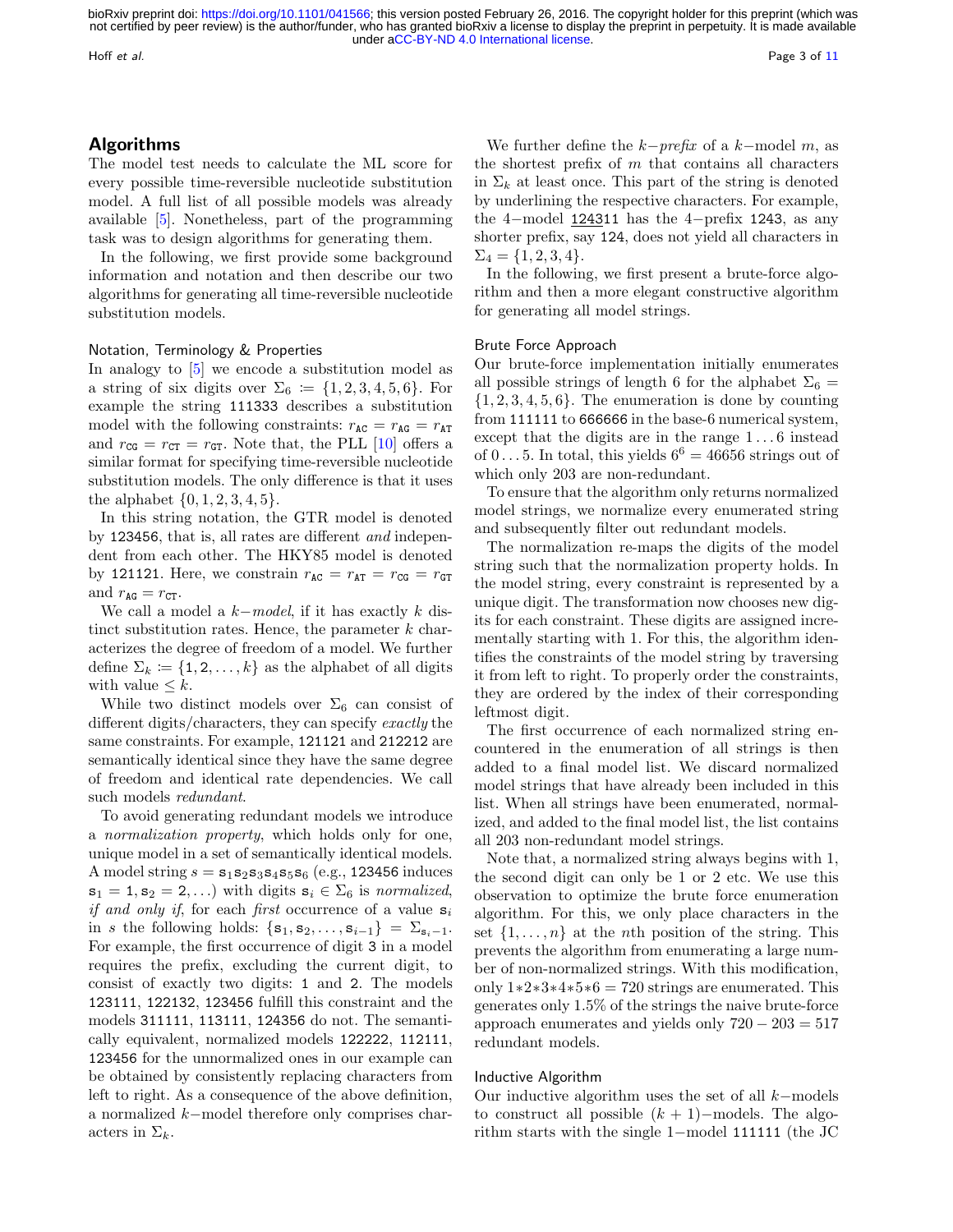model) and constructs all 31 normalized 2−models  $(e.g., 111112, 111121, 111122, ...)$ . This process continues inductively by incrementing  $k$  until the sole possible 6−model 123456 (the GTR model) is generated.

In the following we will explain how a *single* new  $(k + 1)$ –model can be derived by applying  $k \mapsto k + 1$ on a k−model by using character replacement. Extending a normalized model to  $k+1$  degrees of freedom requires one character to be replaced by a new character  $k + 1$ . To maintain the normalization property and to ensure the correctness of this operation, the replacement must not be applied to the k−prefix. For example when applying  $2 \mapsto 3$  the 2−prefix 12 of model 121111 must not be used for a character replacement operation, since the resulting models 321111 and 131111 would not be normalized. To avoid the construction of redundant models, we further restrict the character replacement step to only replace characters of value k. Otherwise, the sets of  $(k+1)$ –models that are derived from different k−source models will not be disjoint. To illustrate what can happen, the step  $2 \mapsto 3$  is applied to the third character of two 2−models 121111 and 122111. This will generate the 3−model 123111 twice. An example for a derivation respecting both constraints is  $\underline{123}3211 \xrightarrow{3\mapsto 4} \underline{1234}211$ . Note that, the  $(k+1)$ −prefix always extends the k−prefix to include the newly inserted character  $k + 1$ .

The algorithm relies on the property that every conducted replacement operation yields a valid model and thus, a fraction of the overall result. As a consequence, every model derivation step has to be applied to a copy of the source model to avoid over-writing already generated models.

Given a single k–model, the induction step  $k \mapsto$  $k + 1$  is conducted in two phases. First, all characters not contained in the k−prefix that have value k are used to derive new models, one for each such character. This generates a set of  $(k + 1)$ –models, where the  $(k + 1)$ −prefixes now protect their newly inserted characters. For example the 1−model 111111 produces the 2−models 121111, 112111, 111211, 111121 and 111112. Note that, only the first phase derives  $(k + 1)$ –models from k–models and thus produces models with a longer protected prefix.

In the second phase, we use this set of  $(k+1)$ –models to recursively derive further  $(k + 1)$ –models. For each model in the set, we identify all occurrences of  $k$  not contained in the  $(k+1)$ −prefix. For each such "unprotected" occurrence of  $k$  we generate a new model by replacing the character k by  $k + 1$ . Each new model is then processed recursively in the same way. Note that, only occurrences of k right of the last replaced character are considered. This process continues until we reach the end of the string.

For example the model  $111211$ , which has been generated in the first phase of  $1 \mapsto 2$  yields 11122 $\overline{1}$  and 111212. Notice the changes in both new models and the trailing 1 in the first model marked by a line on top of it. The line indicates that the recursive processing of this model will start at this character and not consider characters left of it. The recursion then yields 111222, as the marked 1 can still be replaced.

[Figure 1](#page-3-0) shows a more complex derivation process. The 2−model 122122 is used to derive 3−models starting at the left-most digit not contained in the prefix. Edges represent both, continuation of iteration and start of recursion on newly created models. Each first replacement increases the degree of freedom by one. Hence, the prefix is extended and the second phase of processing begins on this path.



<span id="page-3-0"></span>Given a set of k–models, the induction step  $k \mapsto$  $k + 1$  as explained above is applied to each model in the set. The hereby obtained sets of  $(k+1)$ –models are disjoint by construction and can thus be easily unified to one complete set of  $(k + 1)$ –models. The overall induction process can be visualized by the following sequence of inductive steps:

$$
\{ \underline{1}11111\} \stackrel{1\mapsto 2}{\longrightarrow} S_2 \stackrel{2\mapsto 3}{\longrightarrow} S_3 \stackrel{3\mapsto 4}{\longrightarrow} S_4 \stackrel{4\mapsto 5}{\longrightarrow} S_5 \stackrel{5\mapsto 6}{\longrightarrow} \{ \underline{1}23456\}
$$

where 
$$
|S_2| = 31
$$
,  $|S_3| = 90$ ,  $|S_4| = 65$  and  $|S_5| = 15$ .

## Implementation

The goal of the programming practical was to develop a program that tests all possible time-reversible nucleotide substitution models under Maximum Likelihood (ML) on a fixed, reasonable tree and subsequently selects the best model. Model selection is conducted using the following standard criteria: AIC, BIC, and AICc. In other words, our algorithm represents an ML-based re-implementation of the Bayesian approach deployed in [\[5\]](#page-10-7). Once the best model has been selected, the tool shall also conduct a ML-based phylogenetic tree search under the best model.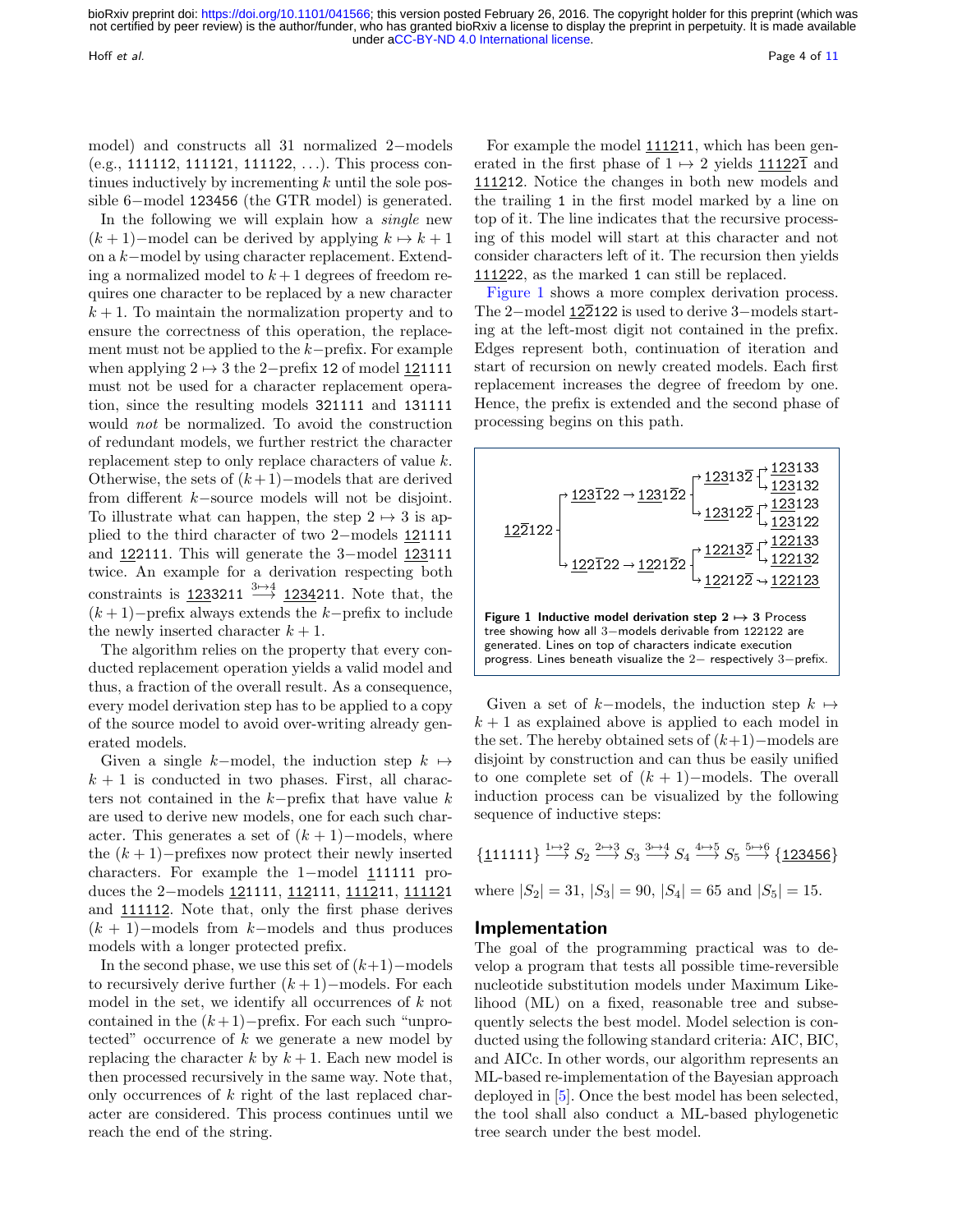Hoff et al. Page 5 of [11](#page-10-3)

For likelihood calculations, tree searches, and handling  $I/O$  we used PLL  $[10]$ .

Initially, we provide a top-level outline of the algorithm:

- Parse a multiple sequence alignment of DNA sequences
- Compute a reasonable, non-random, reference tree using parsimony
- Generate all 203 possible time-reversible substitution matrices
- Loop over these 203 matrices and optimize the ML score on the fixed tree for each model using PLL and Γ-distributed rate heterogeneity among sites with 4 discrete rate categories
- Use AIC, BIC, and AICc to determine the best among the 203 models
- Conduct an ML tree search (as implemented in PLL) on the best model
- Write the final ML tree to a Newick file

Note that, the actual implementation computes the best model for 5 instead of 3 information criteria. We compute BIC and AICc scores twice to allow for using distinct sample size definitions. In the following we briefly describe the sequential and parallel implementations of the algorithm.

#### Sequential Implementation

Initially, we parse and read the alignment data (either in PHYLIP or FASTA format) into a PLL data structure using the appropriate I/O routines of the PLL. Besides the alignment file name, users can also specify if they want to use empirical base frequencies or conduct a ML estimate of the base frequencies. We then build a reasonable tree on which we are going to calculate the likelihoods for all models. This is done via the randomized stepwise addition parsimony tree algorithm as implemented in the PLL. We then loop over all (pre-computed) possible models and set the substitution rate dependencies in the matrix using the appropriate PLL function according to the current model string. Subsequently, we optimize all model parameters (base frequencies, rates, branch lengths,  $\alpha$  shape parameter of the Γ model of rate heterogeneity) on the fixed parsimony tree with PLL and calculate the values for the five information criteria. We keep track of the minimum value and the corresponding model for each criterion separately for further downstream analysis. Given the set of best models (at least one and at most three) according to the criteria, we then conduct a ML tree search for each criterion and best-scoring model and write the resulting ML tree to file in Newick format.

### Parallel Implementation

The runtime of the sequential implementation is dominated by likelihood calculations in the PLL that account for approximately  $90 - 95\%$  of overall execution time. Thus, the "model optimization" and "tree search" steps can become performance bottlenecks, in particular for large datasets. To this end, we designed an MPI-based Master/Worker approach that evaluates all 203 distinct models in parallel. Note that, the likelihood evaluations for each of the 203 models are completely independent of each other.

The primary goal is to efficiently find the best-fitting model for each information criterion. As already mentioned, we need to optimize the model parameters for each of the 203 models. Thereafter, we can calculate the information criteria using the respective ML score and other relevant information like the degrees of freedom and the dataset properties, as mentioned before.

Since we only need to select the "best" model per information criterion, we can merge the criterion scores of different models by keeping only the minimum<sup>[\[1\]](#page-4-0)</sup> for each criterion. This means that, if we merge the results for two distinct model evaluations, we obtain a list of lowest criterion-score/model-index pairs. To explain the parallelization we distinguish between "local" or "global" result pair lists. A local result only aggregates the information for a subset of models, whereas the global result aggregates the information over all models.

In the sequential case, the one and only thread starts with a local result list and updates it after each model evaluation. When the last model has been processed the local result corresponds to the global result.

In the parallel case each worker process maintains its own local result list. Worker processes receive work (models) from the master process, evaluate them, and update their local result lists. When all models have been evaluated, we use MPI to collect and automati-cally merge<sup>[\[2\]](#page-4-1)</sup> all local results lists into the global result list at the master.

In the following, we will briefly outline the MPI communication and synchronization scheme. After asynchronously sending an initial workload to each worker, the master process uses a blocking wait for any worker to finish its model evaluation task. Once a worker has finished, the master again uses an asynchronous send to propagate the next model to be evaluated to this worker. Via the asynchronous send, the master can immediately continue distributing tasks to other workers. The worker employs a blocking receive for a model, evaluates it, updates its own local result list, and informs the master about the task completion. When all

<span id="page-4-1"></span><span id="page-4-0"></span><sup>[1]</sup>A lower score indicates a better model [2] intercommunicator reduce operation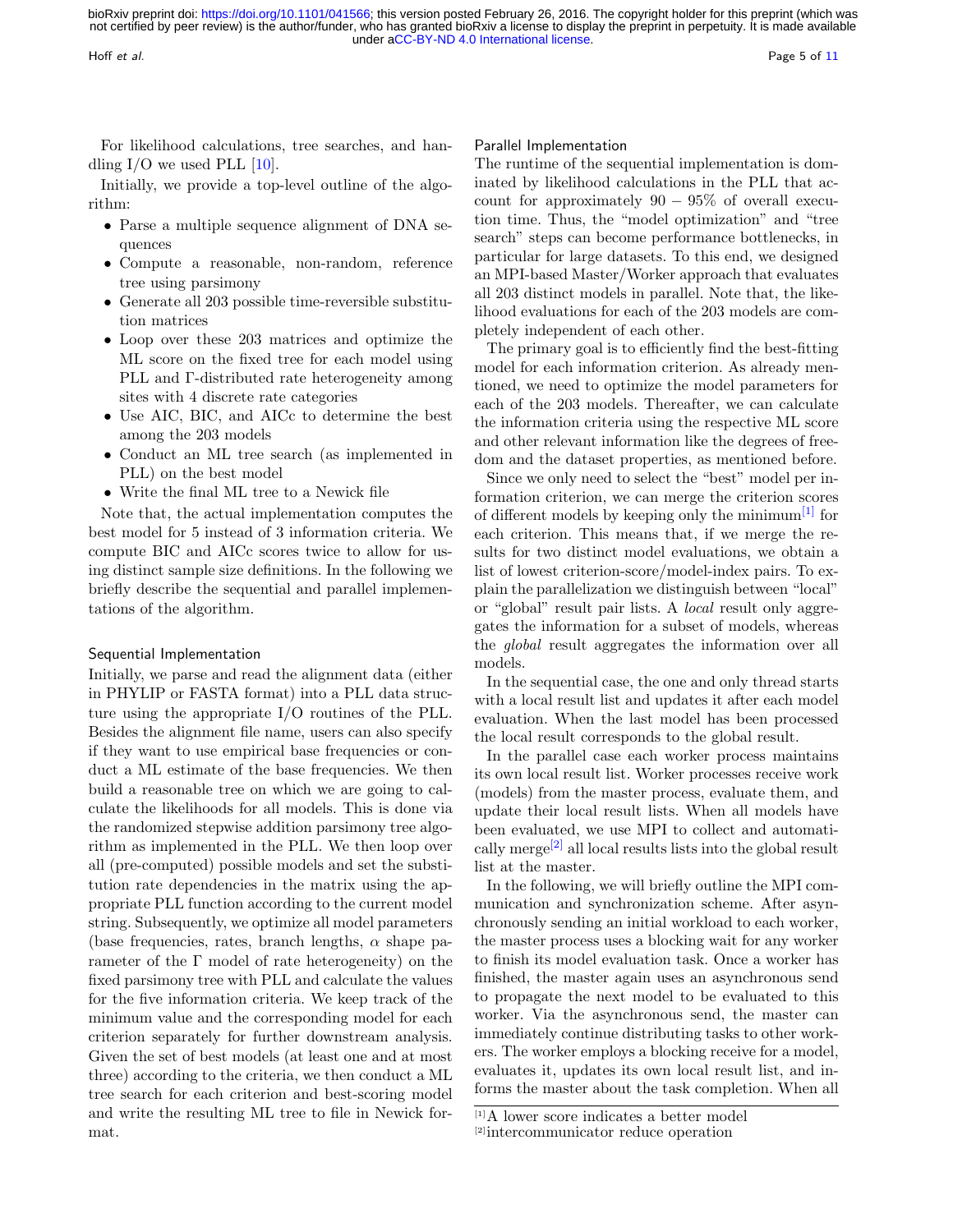models have been distributed and evaluated, the master initiates a parallel reduction operation to obtain the global result list and terminate all MPI processes.

#### Code Quality Assessment

In order to continuously monitor and improve the quality of our source code, we used several tools and methods throughout our project. We deployed both, static, as well as dynamic code analyses.

#### Static Analysis

Static analyses help to identify static programming errors such as incorrect programming language syntax or static typing errors. We compiled our code with the gcc compiler using all available and reasonable warning flags<sup>[\[3\]](#page-5-0)</sup>. This allowed us to identify potential programming errors at an early stage. Due to its more pedantic nature (i.e., ability to detect more errors), we also used the clang compiler with respective flags<sup>[\[4\]](#page-5-1)</sup> periodically alongside of gcc to further reduce the amount of potential errors.

#### Dynamic Analysis

These analyses cover run-time issues such as memory leaks. We used valgrind and its sub-module memcheck for detecting memory-related errors in our program. By appending the Open MPI related valgrind suppression file to the tool, we excluded several MPIspecific memory management functions from the analyses which resulted in an easier-to-interpret debugging output.

## Experimental Setup

To answer our main question, whether models matter or not, we applied our tool to a large number of representative empirical datasets. For each dataset we conducted 36 independent runs with 18 distinct random number seeds and 2 base frequency configurations (empirical and ML estimate) such as to generate 8 distinct randomized step-wise addition order parsimony starting trees. In each run, we determined a total of at most 5 best-scoring models using the following criteria: AIC, AICc-S (sample size: #alignment sites), AICc-M (sample-size:  $\#$ alignment sites  $\times$   $\#$ taxa), BIC-S (sample size: #alignment sites), BIC-M (sample-size: #alignment sites  $\times$  #taxa). In addition, in each run we conducted one tree search under the GTR+Γ model.

<span id="page-5-0"></span>[3] -Wall -Wextra -Wredundant-decls -Wswitch-default -Wimport -Wno-int-to-pointer-cast -Wbad-functioncast -Wmissing-declarations -Wmissing-prototypes -Wnested-externs -Wstrict-prototypes -Wformatnonliteral -Wundef

<span id="page-5-1"></span> $[4]$ -Weverything -pedantic

Thus, each out of the 36 per-dataset runs generated at most 6 ML trees, 5 using the best-scoring models under the respective criteria and one under GTR+Γ. Note that, different information criteria (like the 3 variants of AIC) tend to choose the same model and therefore typically less than 6 distinct ML trees are generated overall per run. Thus, the total number of trees inferred for each dataset is  $\leq 6.36 = 216$ . For subsequent analyses we then selected the trees with the respective highest ML score out of the 36 runs (18 random seeds) for each criterion separately and independently.

#### Empirical Test Datasets

The empirical test datasets we used are summarized in Table 1. For each dataset we list the number of taxa, number of sites, and the source from which they were obtained. 'Original paper' refers to the Bayesian implementation in  $[5]$ , 'Lakner *et al.*' refers to the datasets used in [\[16\]](#page-10-18), 'MrBayes' refers to benchmark datasets used for testing MrBayes [\[6\]](#page-10-8), and 'RAxML' refers to datasets used for benchmarking RaxML [\[9\]](#page-10-11).

### Hardware Platform

With increasing number of taxa, the computations can become time-consuming. Thus, we used a comparatively large multi-core shared memory machine for our experiments (running Ubuntu 14.04). The server comprises four AMD Opteron 6174 processors, each equipped with 12 cores running at 2.2 GHz and has 256 GB RAM. While our parallel implementation can use all 48 cores simultaneously, the computations for all test datasets still required several days.

## Experimental Results

In the following we describe the results of our experiments. Initially, we verify that our model generation algorithm is correct. Then, we provide speedup values for the parallel implementation. After these technical issues, we assess the magnitude of topological differences between trees inferred under GTR+Γ and trees inferred under the best-fit model according to the respective information criterion. Finally, we quantify differences between AICc, BIC, and AIC and also assess if the sample size definition has an impact on model selection.

## Verification of Model Generation Algorithms

We verified the correctness of the two model generation algorithms by systematically comparing the respective outputs to each other. Fortunately, they yield exactly identical sets of model strings. Note that, the two algorithms were developed and implemented completely independently. In addition, we also verified that our set of model strings was identical to those provided in [\[5\]](#page-10-7).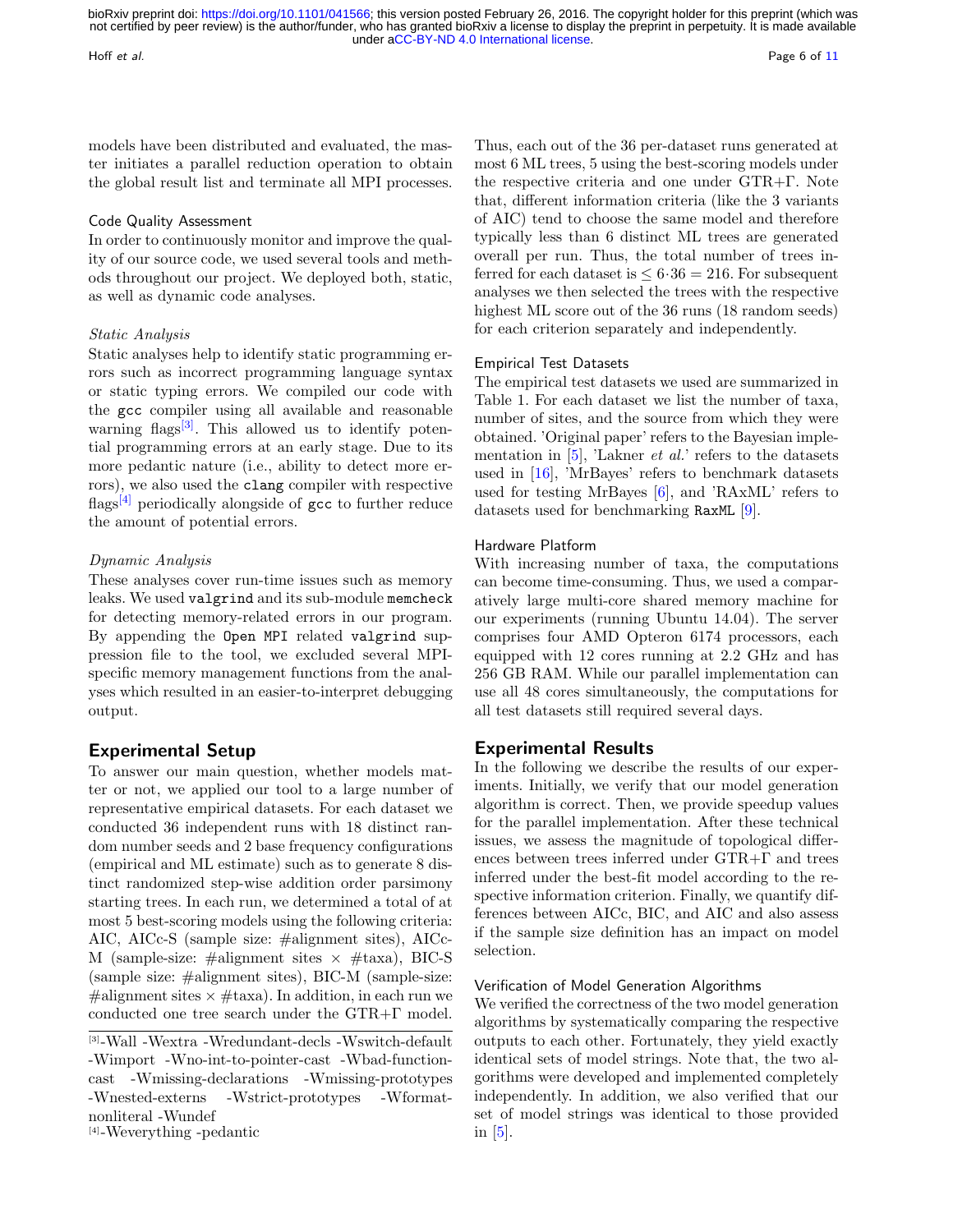Table 1 Summary of empirical test datasets

| $\overline{\#}$ taxa | $#$ sites | source               |  |  |
|----------------------|-----------|----------------------|--|--|
| 46                   | 1104      | Original<br>paper    |  |  |
| 64                   | 1620      | Original<br>paper    |  |  |
| 13                   | 1255      | Original<br>paper    |  |  |
| 106                  | 378       | Original<br>paper    |  |  |
| 68                   | 818       | Original<br>paper    |  |  |
| 15                   | 379       | Original<br>paper    |  |  |
| 13                   | 273       | Original<br>paper    |  |  |
| 23                   | 2841      | Original<br>paper    |  |  |
| 17                   | 379       | Original<br>paper    |  |  |
| 30                   | 1456      | Original<br>paper    |  |  |
| 23                   | 9741      | Original<br>paper    |  |  |
| 18                   | 1689      | Original<br>paper    |  |  |
| 17                   | 432       | Original<br>paper    |  |  |
| 31                   | 1140      | Original<br>paper    |  |  |
| 12                   | 894       | Original<br>paper    |  |  |
| $\overline{27}$      | 1949      | Lakner<br>$et$ al.   |  |  |
| 29                   | 2520      | Lakner <i>et al.</i> |  |  |
| 36                   | 1812      | Lakner et al.        |  |  |
| 41                   | 1137      | Lakner <i>et al.</i> |  |  |
| 43                   | 1660      | Lakner <i>et al.</i> |  |  |
| 50                   | 1133      | Lakner <i>et al.</i> |  |  |
| 59                   | 1824      | Lakner et al.        |  |  |
| 64                   | 1008      | Lakner et al.        |  |  |
| 71                   | 1082      | Lakner et al.        |  |  |
| 50                   | 378       | Lakner et al.        |  |  |
| 67                   | 955       | Lakner <i>et al.</i> |  |  |
| $\overline{4}$       | 16119     | <b>MrBayes</b>       |  |  |
| 12                   | 898       | <b>MrBayes</b>       |  |  |
| 9                    | 720       | <b>MrBayes</b>       |  |  |
| 123                  | 1606      | MrBayes              |  |  |
| 150                  | 1269      | RAxML                |  |  |
| 218                  | 2294      | RAxML                |  |  |
| 354                  | 460       | RAxML                |  |  |
| 404                  | 13158     | RAxML                |  |  |
| 500                  | 1398      | RAxML                |  |  |
| 10                   | 705       | RAxML                |  |  |
| 101                  | 1858      | RAxML                |  |  |
| 714                  | 1241      | RAxML                |  |  |

#### Speedups

To assess the parallel efficiency of our code, we measured the speedups for an increasing number of MPI processes. We only measured speedups for the model evaluation phase and excluded the tree search phase which is calculated by a stand-alone PLL function. The obtained execution time over # cores plots are provided in [Figure 2](#page-6-0) and compared to a linear speedup line. Based on our results, running the code with 6, 12, or 24 cores shows a higher parallel efficiency than with 48 cores. Nonetheless, with respect to time-tocompletion, executing the code with 203 MPI processes for the 203 models will yield the fastest response.

#### Topological Analysis (RF Distances)

Initially, we asked the question if model selection has an impact on the final tree topology with respect to trees inferred under GTR+Γ. To this end, we calculated the relative Robinson-Foulds (rRF [\[17\]](#page-10-19)) distances (using RAxML) between the best-scoring ML tree under GTR+Γ and the respective best-scoring trees under the 5 criteria. In Figures [3,](#page-6-1) [4,](#page-7-0) [5,](#page-7-1) [6,](#page-7-2) and [7](#page-7-3) we show



<span id="page-6-0"></span>histograms of the distribution of rRF distances between the tree inferred under GTR+Γ and the trees inferred under AIC, AICc-S, AICc-M, BIC-S, and BIC-M respectively. Note the log scale on the y-axis (fraction of test datasets) of the histograms.

While for the vast majority of datasets, the rRF distance between the tree inferred under GTR+Γ and the tree inferred under the respective optimal model is zero, there is a substantial number of outliers. For more than 5% of the tree inferences the rRF distance is larger than 10% which represents a notable topological difference.



<span id="page-6-1"></span>

#### Differences between AICc, BIC, AIC

In the following, we quantify the differences in tree topologies and also in inferred models between the different criteria (AIC, AICc, BIC). To simplify the presentation, we only use AICc-S and BIC-S, since the number of sites is commonly used as sample size.

For comparing the inferred models, we used the model that yielded the best-scoring ML tree under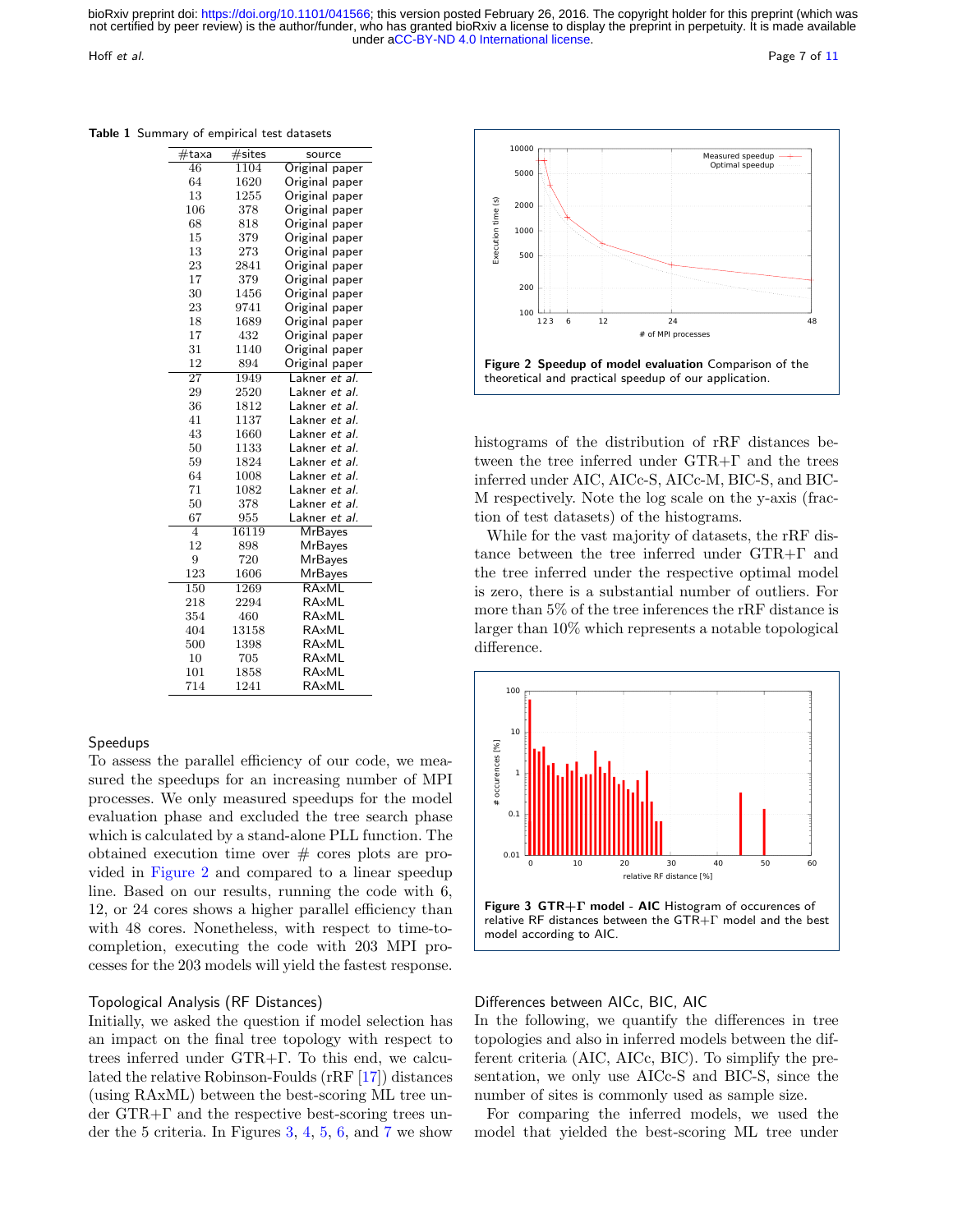10

100



<span id="page-7-0"></span>



<span id="page-7-1"></span>AIC, AICc-S, and BIC-S, respectively. We found that AIC and AICc-S propose the same model for 1181 out of 1368 dataset configurations (38 datasets times 36 independent runs per dataset). Further, AIC and BIC-S select the same model in 683 out of 1368 cases. Finally, AICc-S and BIC-S suggest the same model for 731 out of 1368 dataset configurations.

For the cases where the proposed models between the criterion pairs (i.e., AIC/AICc-S, AIC/BIC-S, AICc-S/BIC-S) are different, we then also quantified the differences among tree topologies. For this purpose we provide histograms (Figures [8,](#page-8-0) [9](#page-8-1) and [10\)](#page-8-2) of the pairwise RF-distances between the best-scoring trees for the three aforementioned criterion pairs (note the log scale on the y-axis).

We observe that, in cases where the proposed models differ, this difference can induce notable rRF distances among the inferred trees.

#### Impact of Sample Size Definition

In these analyses, we determined the impact of the sample size definition on the models selected by the



<span id="page-7-2"></span>



<span id="page-7-3"></span>AICc and BIC criteria. When comparing the model inferred for the respective best-scoring ML tree for AICc-S versus AICc-M, we found that they yielded different models for 187 out of 1368 datasets. Analogously, for BIC-S versus BIC-M different models were proposed in 261 out of 1368 cases.

As before, we then calculated the rRF distances between trees inferred under models proposed by AICc-S/AICc-M and BIC-S/BIC-M, but again only for those datasets where the models differed. The respective rRF distance histograms are provided in Figures [11](#page-8-3) and [12](#page-9-0) (note the log scale on the y-axis).

As in previous experiments, there are a few dataset where the definition of the sample size yields trees that exhibit large topological distances exceeding 10%.

#### Selected Models

Another noteworthy observation is that, regardless of the criterion deployed, the subset of models that were finally selected (only 37 out of 203 possible models) is comparatively small. The type and frequency of models selected by each criterion is depicted in Figure [13.](#page-9-1)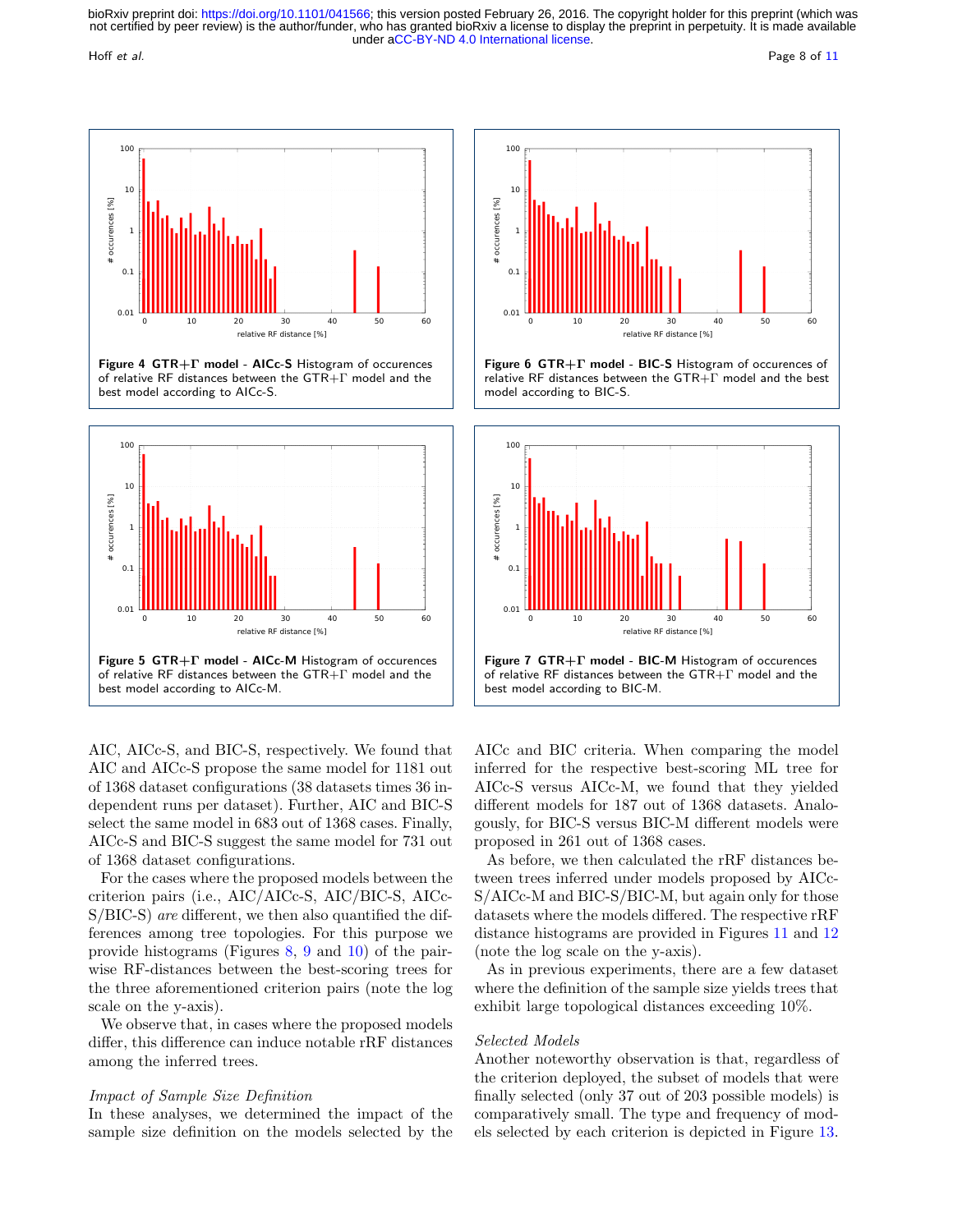

<span id="page-8-0"></span>



<span id="page-8-1"></span>This observation could be used for accelerating model selection by only using this subset of 37 promising candidate models.

#### Significance of Results

To assess the significance of our results we conducted 50 distinct ML searches under the respective best-fit model and 50 ML searches under the GTR+Γ model for each dataset. We then calculated the pair-wise rRF distances between all pairs of trees from the first (bestfit model) and second (GTR+Γ) tree set. Thereafter, we compared the average rRF distance among these tree pairs with the random expectation for each empirical dataset. The random expectation is defined as the average rRF distance among all pairs of the 50 trees obtained from the searches under GTR+Γ. We observed significantly higher average rRF distances than the random expectation between the trees inferred under the best-fit model and GTR+Γ in 14 out of 41 datasets ( $p < 0.01$ ). Inversely, for 16 out of 41 datasets, we observed differences that were significantly lower



<span id="page-8-2"></span>



<span id="page-8-3"></span>than the random expectation  $(p < 0.01)$ . For the remaining 11 datasets, the inferred ML topology was identical, regardless of the model and the tree search replicate.

## Model Selection Accuracy under Simulation

In order to further evaluate the accuracy of our model selection process, we created 100 synthetic alignments based on the two empirical datasets (alignment with 27 taxa and 1949 sites from [\[16\]](#page-10-18), and lice dataset from [\[5\]](#page-10-7)) which exhibit the highest topological variance. To simulate, we initially determined the best-fit model, best-known ML tree, and optimized the model parameters for the two datasets. We then deployed INDELible [\[18\]](#page-10-20) to generate simulated alignments.

Table 2 summarizes the results of our simulations. For single tree searches under the respective best fit model according to our model selection criteria and under GTR+Γ we quantify accuracy by showing average values (over 100 simulation replicates) for (i) recovery rate of the true topology, (ii) RF distance to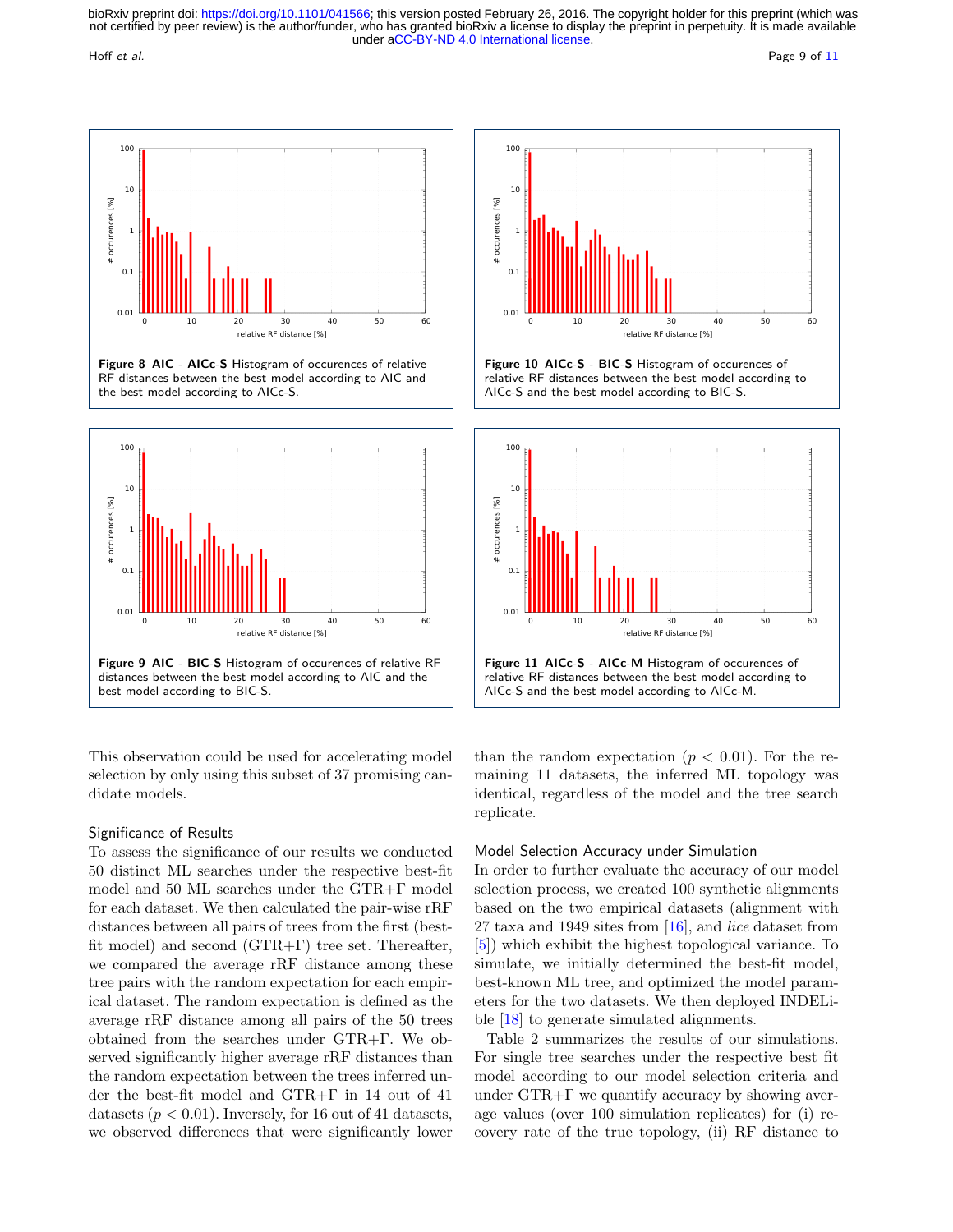Hoff et al. Page 10 of [11](#page-10-3)



<span id="page-9-0"></span>



<span id="page-9-1"></span>the true topology, (iii) branch score (BS) difference to the true tree, and (iv) recovery rate of true, generating model.

The perfect topology was recovered more slightly more frequently with selection criteria using the sequence length times the number of taxa as sample size (0.10 vs. 0.09). Inferences conducted under model determined by BIC show lower BS distances than the other criteria or  $GTR+ \Gamma (0.54 - 0.55 \text{ vs. } 0.57 - 0.59).$ However, these differences are not significant given the number of simulation replicates. We also observed that, when using only the sequence length as sample size, the true generating model was recovered more frequently  $(0.51 \text{ vs. } 0.34 - 0.40)$ .

For the second dataset *(lice)*, we did not observe notable differences in any of our topological accuracy measures neither under the models selected by our criteria nor under GTR+Γ.

All selected best-fit models as well as the GTR+Γ model recovered the true topology with the same fre-

quency (0.35). However, AIC performed much better than BIC in recovering the true generating model  $(0.48 - 0.49 \text{ vs. } 0.02 - 0.14)$ . For this dataset though, the recovery of the true model does not affect topological accuracy.

Table 2 Accuracy of model selection for 100 simulations based on two 'difficult' empirical datasets.  $TTR =$  fraction of recovery of true topology,  $RF =$  average relative Robinson-Foulds distance to the true tree over 100 simulation replicates,  $BS = average$  branch score difference to the true tree over 100 simulation replicates,  $TMR =$  fraction of true, generating model recovery.

|           |                     | TTR  | RF      | <b>BS</b> | TMR  |
|-----------|---------------------|------|---------|-----------|------|
| Dataset 1 | <b>AIC</b>          | 0.10 | 0.176   | 0.057     | 0.34 |
|           | AIC <sub>c</sub> -S | 0.09 | 0.179   | 0.057     | 0.40 |
|           | $AICc-M$            | 0.10 | በ 176   | 0.057     | 0.34 |
|           | BIC-S               | 0.09 | 0.176   | 0.055     | 0.51 |
|           | <b>BIC-M</b>        | 0.10 | 0 1 7 4 | 0.054     | 0.40 |
|           | $GTR + \Gamma$      | 0.09 | 0.173   | 0.059     | 0.00 |
| Dataset 2 | AIC.                | 0.35 | 0.036   | 0.001     | 0.49 |
|           | AIC <sub>c</sub> -S | 0.35 | 0.036   | 0.001     | 0.48 |
|           | $AICc-M$            | 0.35 | 0.036   | 0.001     | 0.49 |
|           | BIC-S               | 0.35 | 0.036   | 0.001     | 0.14 |
|           | <b>BIC-M</b>        | 0.35 | 0.036   | 0.001     | 0.02 |
|           | $GTR + \Gamma$      | 0.35 | 0.037   | 0.001     | 0.00 |
|           |                     |      |         |           |      |

# Discussion & Conclusions

We implemented, parallelized, and make available an efficient tool for determining the best nucleotide substitution model among all 203 possible models using the AIC, AICc, and BIC criteria. Apart from achieving our teaching goals, and beyond the computational speed of the tool, we addressed the question if nucleotide model selection matters topologically. To the best of our knowledge, this question has not been addressed using such a large collection of empirical datasets and taking into account all possible models before. Furthermore, we analyzed the topological differences between trees inferred under models proposed by the three standard criteria and assessed if these differences are significant. Finally, we also assessed to which extent the definition of the sample size in the criteria has an effect on the selected models and inferred tree topologies.

Overall, we find that, everything matters topologically. In particular, our experiments suggest that, selecting the best-scoring out of 203 nucleotide substitution model changes the final ML tree topology (compared to an inference under GTR+Γ) by over 10% for 5% of the tree inferences we conducted. Thus, clearly, such a model test should be executed prior to starting tree inferences.

With respect to the observed topological differences induced by using distinct information criteria and sample size definitions, the effect is less pronounced since it affects a smaller fraction of datasets. Nonetheless, in some cases we did obtain substantial topological differences. However, whether one should use AIC, AICc,